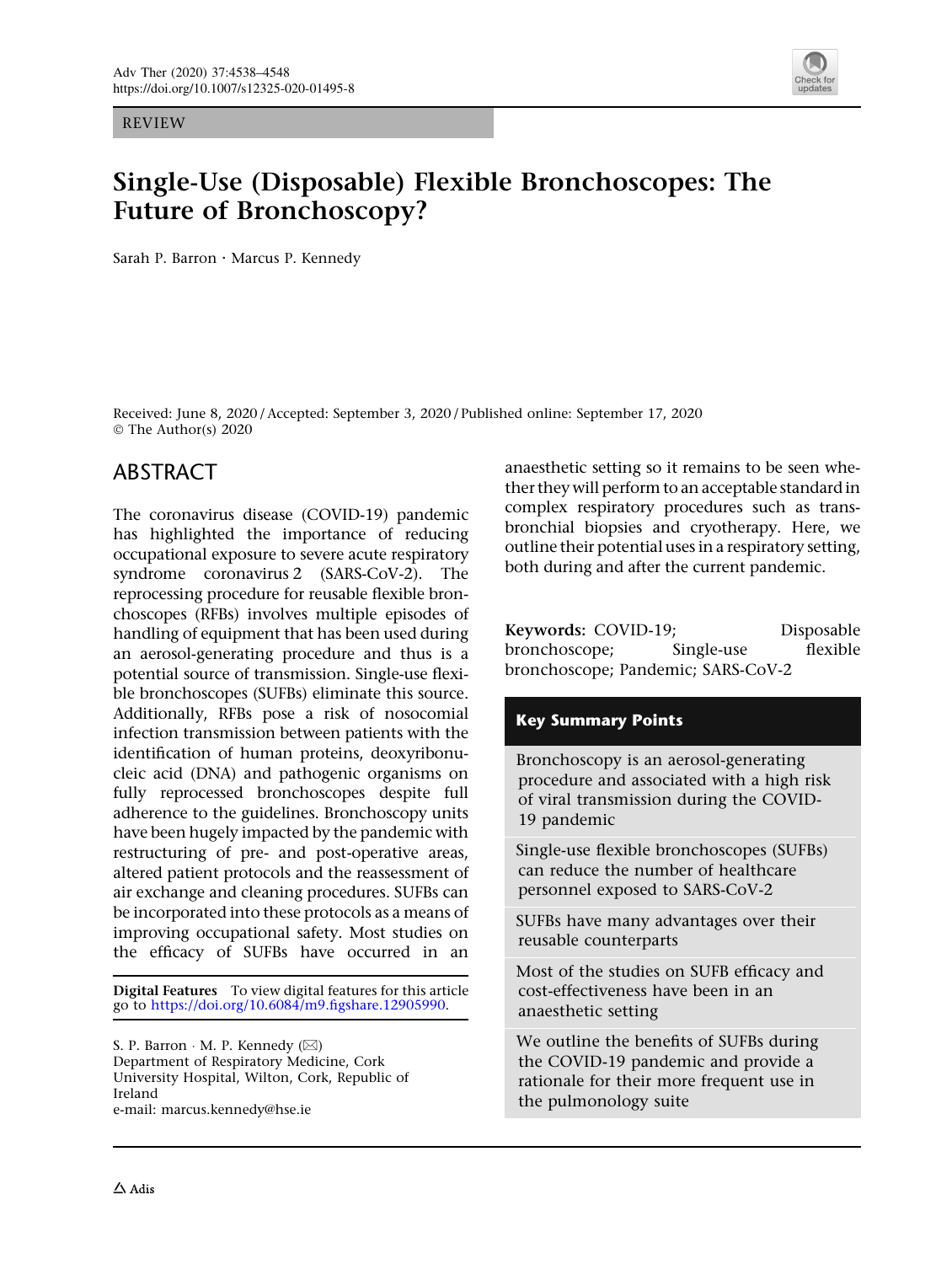## DIGITAL FEATURES

This article is published with digital features to facilitate understanding of the article. To view digital features for this article go to [https://doi.](https://doi.org/10.6084/m9.figshare.12905990) [org/10.6084/m9.figshare.12905990.](https://doi.org/10.6084/m9.figshare.12905990)

## INTRODUCTION

The development of reusable flexible bronchoscopes (RFBs) in 1968 was a ground-breaking development in diagnostic and therapeutic bronchoscopy. Common indications include diagnostic washings, endobronchial biopsy and brushings and transbronchial needle aspiration (TBNA). Many therapeutic procedures are now possible with both rigid and flexible bronchoscopy including foreign body removal and tumour debulking while recent advances include asthma and chronic obstructive pulmonary disease (COPD) therapies. By comparison, in the intensive care unit (ICU) their uses include the confirmation of endotracheal tube positioning in difficult airways as well as diagnostic sampling.

Bronchoscopy poses challenges from the perspective of infection prevention with a risk of transmission to both the patient and the personnel involved [\[1–5\]](#page-9-0). Patient infections can arise exogenously as a result of contaminated equipment [\[1\]](#page-9-0) and, while the majority of outbreaks of pseudo and actual infection have been linked to breaches in bronchoscope reprocessing guidelines, a recent study demonstrated that even with complete adherence to protocol, contamination and microbial growth persisted on fully reprocessed RFBs [\[5](#page-9-0)]. The main risk for the personnel involved is the transmission of acute respiratory infection (ARI) via aerosols generated during the procedure  $[2, 6]$  $[2, 6]$  $[2, 6]$  $[2, 6]$ . Currently, the risk of transmission of severe acute respiratory syndrome coronavirus 2 (SARS-CoV-2) to both patients and healthcare personnel (HCP) is of huge concern [[7\]](#page-9-0) and there is evidence of transmission of the virus in healthcare settings [\[8](#page-9-0)]. Bronchoscopy should be avoided in people with confirmed or suspected coronavirus disease (COVID-19) [[3,](#page-9-0) [9](#page-9-0), [10](#page-9-0)]; however, if essential, several organisations recommend avoiding RFBs to reduce the risk of viral transmission [[11](#page-9-0)].

Until now, disposable or single-use flexible bronchoscopes (SUFBs) have primarily been used by anaesthetists in an ICU or peri-operative setting where they perform to an acceptable level in comparison to RFBs [[12](#page-9-0), [13](#page-9-0)] combined with the distinct advantage of a reduced risk of infection owing to their sterility [\[14\]](#page-9-0). Several studies have assessed their cost compared to RFBs [\[14,](#page-9-0) [15\]](#page-9-0) and a recent review that incorporated the cost of treating the exogenous infections that might be caused by RFBs found that SUFBs were significantly more cost-effective [[16](#page-9-0)].

In this review, the risk of infection with standard RFBs will be outlined as will the advantages of SUFBs, with comment on their cost profile compared to RFBs and attempt to suggest a rationale for their use during the COVID-19 pandemic and in a respiratory setting. This article is based on previously conducted studies and does not contain any studies with human participants or animals performed by any of the authors. Standard review article methodology was used. Search terms including 'reusable bronchoscope', 'single-use bronchoscope', 'disposable bronchoscope AND covid-19 pandemic' were placed in Pubmed, Google and Embase search engines and the resulting English language papers that were available were read. Additionally, the references of all these papers were read and any citations deemed appropriate were also sought and read and their references were reviewed.

#### REPROCESSING OF REUSABLE FLEXIBLE BRONCHOSCOPES

Bronchoscopy is a semi-critical procedure (Spaulding classification)—there is a moderate risk of infection as the bronchoscope is in contact with mucous membranes but does not enter sterile tissues or the vasculature. Devices in this category warrant high level disinfection (HLD) [[4\]](#page-9-0). When a bronchoscope is used for a procedure that breaches the mucosa, it is recommended that the accessory that breaches the mucosa is either single-use or undergoes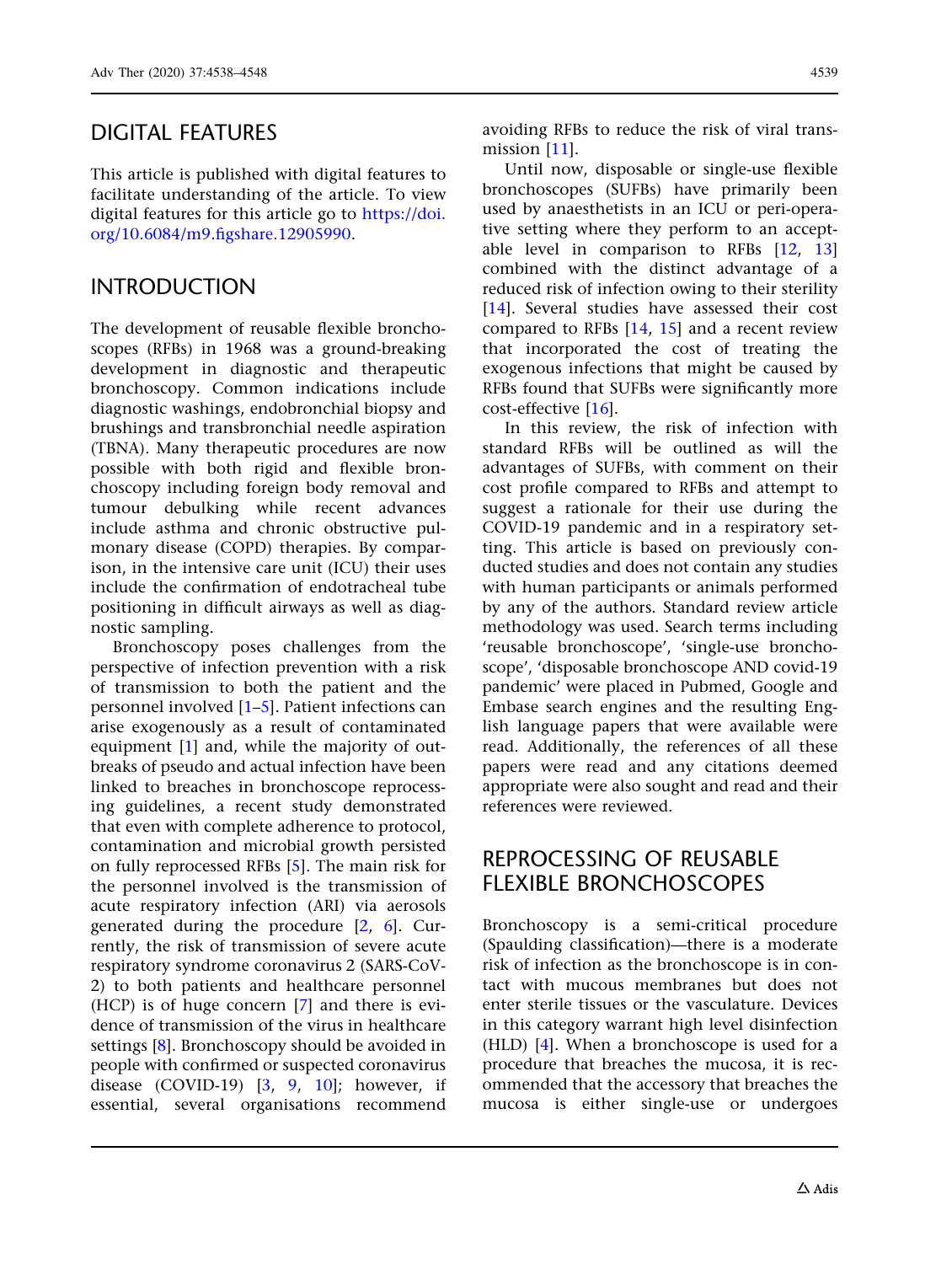sterilisation. HLD involves the elimination of all bacteria, viruses and fungi with the exception of some bacterial spores which are only removed with sterilisation [[1](#page-9-0)].

Reprocessing aims to stop the transmission of exogenous infection to the patient. Outbreaks of bacterial infection associated with RFBs have primarily occurred in the setting of breaches in the reprocessing protocols whilst pseudo infection (cultural evidence of transmission of organisms without evidence of patient infection) has also occurred [[1](#page-9-0)]. The transmission of viral respiratory pathogens via RFBs has not been reported to date.

The major recommendations from the various guidelines [[4,](#page-9-0) [17,](#page-9-0) [18](#page-9-0)] regarding the appropriate reprocessing of RFBs are the same. Mechanical cleaning is performed as soon as the procedure is finished with leak testing to assess the integrity of the scope coupled with brushing (ideally with single-use brushes) and flushing. The RFB then undergoes HLD—previously a manual process [\[4](#page-9-0)]; however, use of an automated endoscope reprocessor (AER) is now preferred [\[17\]](#page-9-0). Bronchoscopes must be stored in a hanging position in a cabinet with appropriate aeration and with adequate space between them to prevent cross-contamination [[4](#page-9-0)]. Staff should receive training and wear personal protective equipment (PPE) while reprocessing the bronchoscopes [[17](#page-9-0)]. If PPE is not used, staff are at an increased risk of infection and may recontaminate fully processed scopes [[5](#page-9-0)]. In some institutions, RFBs are cleaned and then sterilised [\[15\]](#page-9-0); however, the chemicals used either ethylene oxide or hydrogen peroxide are expensive and interfere with the mechanical properties of flexible bronchoscopes [[1\]](#page-9-0).

Certain infectious agents are unusually resistant to standard methods of disinfection, sterilisation and UV radiation e.g. the prions that cause the transmissible spongiform encephalopathies (TSEs). If a patient undergoing bronchoscopy has a suspected diagnosis of a TSE, the RFB should be incinerated after use; or if there is an expectation of repeat bronchoscopy in the same patient, the RFB should be set apart for use in that patient only [[19,](#page-9-0) [20](#page-9-0)].

## RISK OF INFECTION WITH STANDARD **BRONCHOSCOPY**

A recent study over three different clinical sites inspected RFBs and measured levels of protein, adenosine triphosphate (ATP) and infectious organisms both before and after manual cleaning and HLD [\[5\]](#page-9-0). At all sites, the patient-ready bronchoscopes had visible defects (100%) and harboured antimicrobial growth (58%). At two of the sites, the reprocessing was inadequate as a result of multiple episodes of non-compliance with the guidelines e.g. disabling of the cycles of the AER, ungloved handling of bronchoscopes and dirty storage cabinets. However, even at the third site where the reprocessing procedures met national guidelines, there was still an unacceptably high level of bio-burden on reprocessed bronchoscopes leading to the conclusion that a movement towards sterilisation of RFBs might be warranted [\[5\]](#page-9-0), though this has its own disadvantages as outlined earlier.

In 2019, ECRI highlighted the recontamination of flexible endoscopes due to mishandling or improper storage as one of the top ten health technology hazards. They referred particularly to the recontamination of disinfected endoscopes caused by failure of staff to change their gloves between inserting and removing the endoscope from the AER [[21](#page-10-0)].

Assuming that there is no risk of exogenous infection with a SUFB, a systematic review in 2019 used avoidance of this risk as an effect measure while trying to elucidate the true cost of RFBs when cross-contamination and infection are taken into consideration. The 16 studies eligible for inclusion in the analysis involved flexible bronchoscopy performed in both ICU and respiratory units. The results revealed an overall 2.8% infection risk to the patient which considerably decreased the cost-effectiveness of RFBs compared to SUFBs [[16\]](#page-9-0).

SUFBs are not designed to withstand the standard reprocessing of RFBs. It has been shown that following basic cleaning of a SUFB, there was significant microbial colonisation of the devices at 48 h including high-risk pathogens for causing pneumonia. This study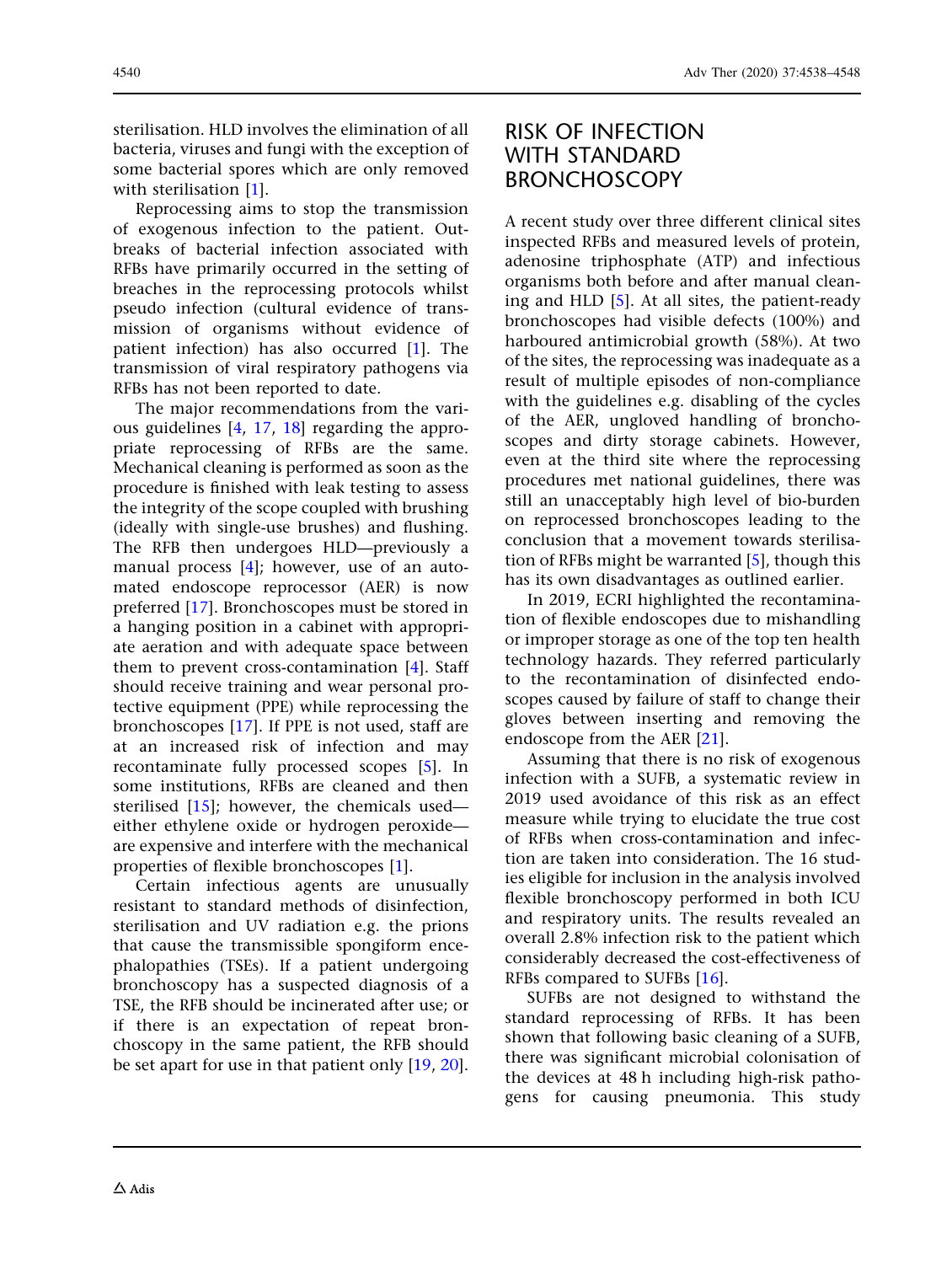confirms that SUFBs are only appropriate for single use as opposed to single patient use [[22\]](#page-10-0).

## RISK OF INFECTION WITH REUSABLE FLEXIBLE BRONCHOSCOPES IN THE COVID ERA

A recent morbidity and mortality report from the USA showed that HCP represented 11% of the population infected with SARS-CoV-2 and the majority (55%) of this group only had exposure to an infected person within a healthcare setting [[8](#page-9-0)]. Occupational status as HCP was only specified in 16% of all submissions so it is likely that their actual infection rates were significantly underestimated. In those HCP on whom outcomes were available, 8–10% required hospitalisation and 0.3–0.6% died from the infection, highlighting the significant risks associated with the occupation [\[8\]](#page-9-0).

Transmission of the virus occurs via droplets and fomites. Droplets are respiratory aerosols that are larger than  $5 \text{ nm}$  in diameter while fomites are inanimate objects that can transmit disease if they are contaminated with an infectious agent. Bronchoscopy is considered an aerosol-generating procedure (AGP) [\[3\]](#page-9-0). Thus, there is a risk of viral transmission both from the aerosols generated during the bronchoscopy and again during staff reprocessing of contaminated bronchoscopes. As a result, bronchoscopy is relatively contraindicated in patients who are suspected of or confirmed with SARS-CoV-2 infection in a bid to reduce disease transmission and protect HCP [\[3,](#page-9-0) [9\]](#page-9-0). Despite this, a balance must be achieved to ensure that patients who need urgent therapeutic and diagnostic interventions are not neglected.

In situations where bronchoscopy is essential, for instance a suspicion of malignancy in a patient fit for cancer therapy, any day-case bronchoscopy should be delayed by 28 days following confirmed or suspected diagnosis of COVID-19 and if proceeding thereafter, only essential personnel should be present with all staff wearing PPE and avoidance of high flow nasal oxygen [\[9\]](#page-9-0). The American Association of Bronchology and Interventional Pulmonology (AABIP) has gone as far as to recommend avoiding the use of RFBs in this situation and using SUFBs instead [\[11\]](#page-9-0) with some institutes having already adopted SUFBs as a result [[23\]](#page-10-0).

Exhaled air from a human patient simulator (HPS) receiving 3–5 L/min of oxygen via nasal cannula in a negative pressure room can travel as far as 100 cm. Coughing can cause air dispersal to 68 cm which is reduced to 30 cm with donning of a surgical mask by the HPS. Thus, it is advised that all patients with COVID-19 wear surgical masks to reduce transmission. Additionally, when using a nasal approach during bronchoscopy, the patient's mouth should be covered by a mask and if they require non-invasive ventilation (NIV), it should be administered through a hole in the patient's mask [\[2](#page-9-0)]. The construction of a surgical tent with disposable drapes may improve the safety of HCP during the procedure [\[24\]](#page-10-0), although any barrier method needs research to evaluate whether it might reduce COVID-19 transmission whilst increasing the transmission of other hospitalacquired infections.

Similar principles apply in unavoidable surgical procedures in SARS-CoV-2-infected patients that require a general anaesthetic single-use equipment is recommended where possible e.g. a SUFB could be used to ensure the correct positioning of an endotracheal tube [\[25\]](#page-10-0).

A systematic review completed in 2012 compared the risk of transmission of acute respiratory infections (ARIs) to HCP involved in AGPs. The ten studies that met the inclusion criteria all pertained to transmission of severe acute respiratory syndrome coronavirus (SARS-CoV) during the outbreak of 2002/2003 and the AGPs included tracheal intubation, bronchoscopy and NIV. The data was only slightly significant for tracheal intubation increasing the risk of transmission of SARS-CoV and there was insufficient data to come to any conclusion about bronchoscopy. Unfortunately, the included studies were categorised as providing very low-quality evidence; however, the review did emphasise the importance of using appropriate PPE during AGPs [[6\]](#page-9-0).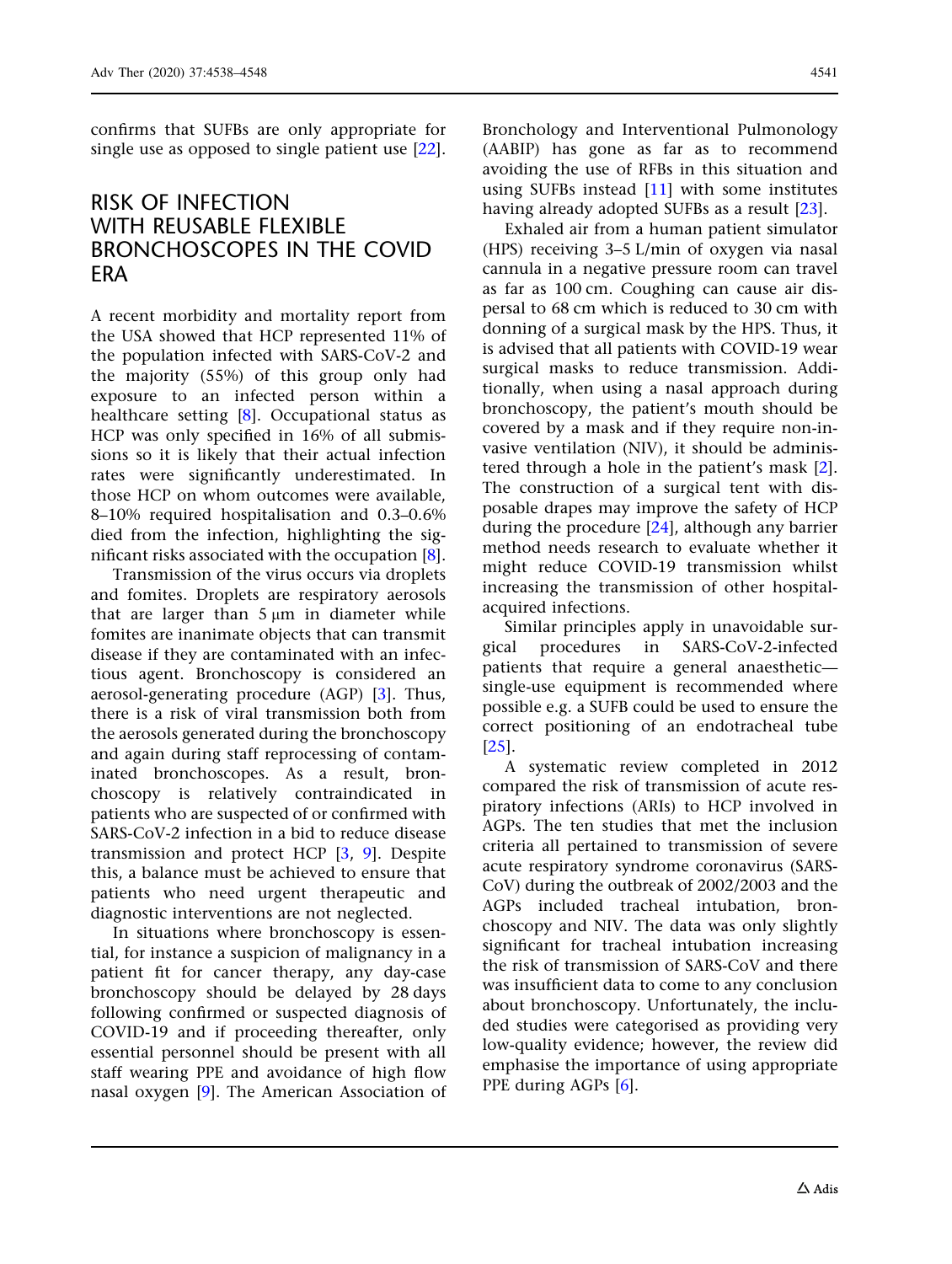<span id="page-4-0"></span>Another study in Singapore General Hospital during the SARS-CoV outbreak noted the high risk of transmission to anaesthetists particularly during intubation and bronchoscopy. Following the implementation of stringent infection control measures including single-use devices where possible and appropriate use of PPE, they successfully reduced transmission to HCP even when patients presented asymptomatically or with atypical infections [\[26\]](#page-10-0).

Therefore, evidence supports the introduction of SUFBs to decrease viral transmission both from and to staff and patients. Furthermore, eliminating the requirement for reprocessing can help to counteract a reduction in staff numbers due to local outbreaks [[27](#page-10-0)].

#### TYPES OF SINGLE-USE FLEXIBLE **BRONCHOSCOPES**

Several companies produce single-use bronchoscopes with some of them currently on fourthgeneration devices that have improved image quality and degrees of angulation (Fig. 1). The range of devices includes a selection of channel



Fig. 1 Use of a single-use flexible bronchoscope to perform an airway inspection in a 64-year-old woman with chronic cough. a The SUFB used—Broncoflex®Agile<sup>a</sup>; Endobronchial images: **b** The carina. c The trifurcation of the right middle lobe (RML), right lower lobe (RLL)  $(RB^{7-10})$  and the superior segment of the RLL (RB<sup>6</sup>). <sup>a</sup>Reproduced with permission (Axess Vision)

diameters (Table [1\)](#page-5-0). Each company has produced a small portable reusable screen that is easy to clean and from which videos or images can easily be saved or downloaded.

#### ADVANTAGES OF SINGLE-USE FLEXIBLE BRONCHOSCOPES OVER REUSABLE FLEXIBLE BRONCHOSCOPES (TABLE [2\)](#page-5-0)

As SUFBs do not require any reprocessing after use, the risk of transmission of infectious particles to HCP is reduced by minimising exposure to fomites or aerosols. The portable screens are also easy to clean and a less complex circuit allows for easier tracing of any potential contaminants [\[14\]](#page-9-0).

The ability of trainees to learn is limited while current recommendations advise that only essential personnel are allowed into the room during bronchoscopy [[2,](#page-9-0) [9,](#page-9-0) [24](#page-10-0), [25](#page-10-0)]; however, the video function on SUFBs allows you to easily record and store images which can be used to demonstrate clinical anatomy and pathology [\[14\]](#page-9-0) from a remote location where social distancing can easily be observed. They are also useful as general teaching aids such as simulation training with mannequins which has been shown to reduce the amount of subsequent damage to RFBs [\[28,](#page-10-0) [29](#page-10-0)]. SUFBS clearly have advantages in centres performing bench, cadaveric or large animal research, reducing cost of equipment, cleaning costs and storage. SUFBs may also be of use in training and research in the veterinary field where bronchoscopy is performed for a variety of indications [[30](#page-10-0), [31](#page-10-0)].

The other major advantage for SUFBs is the option for parallel as opposed to linear use in the respiratory suite which can decrease delays between procedures and increase the number of bronchoscopies that can be performed. Their immediate availability and the possibility of out-of-hours use is also a distinct advantage in the anaesthetic setting for the unanticipated difficult airway [[13](#page-9-0), [32\]](#page-10-0). In the immunocompromised patient and in rare cases of prion contamination due to TSE, they offer a safer alternative to RFBs.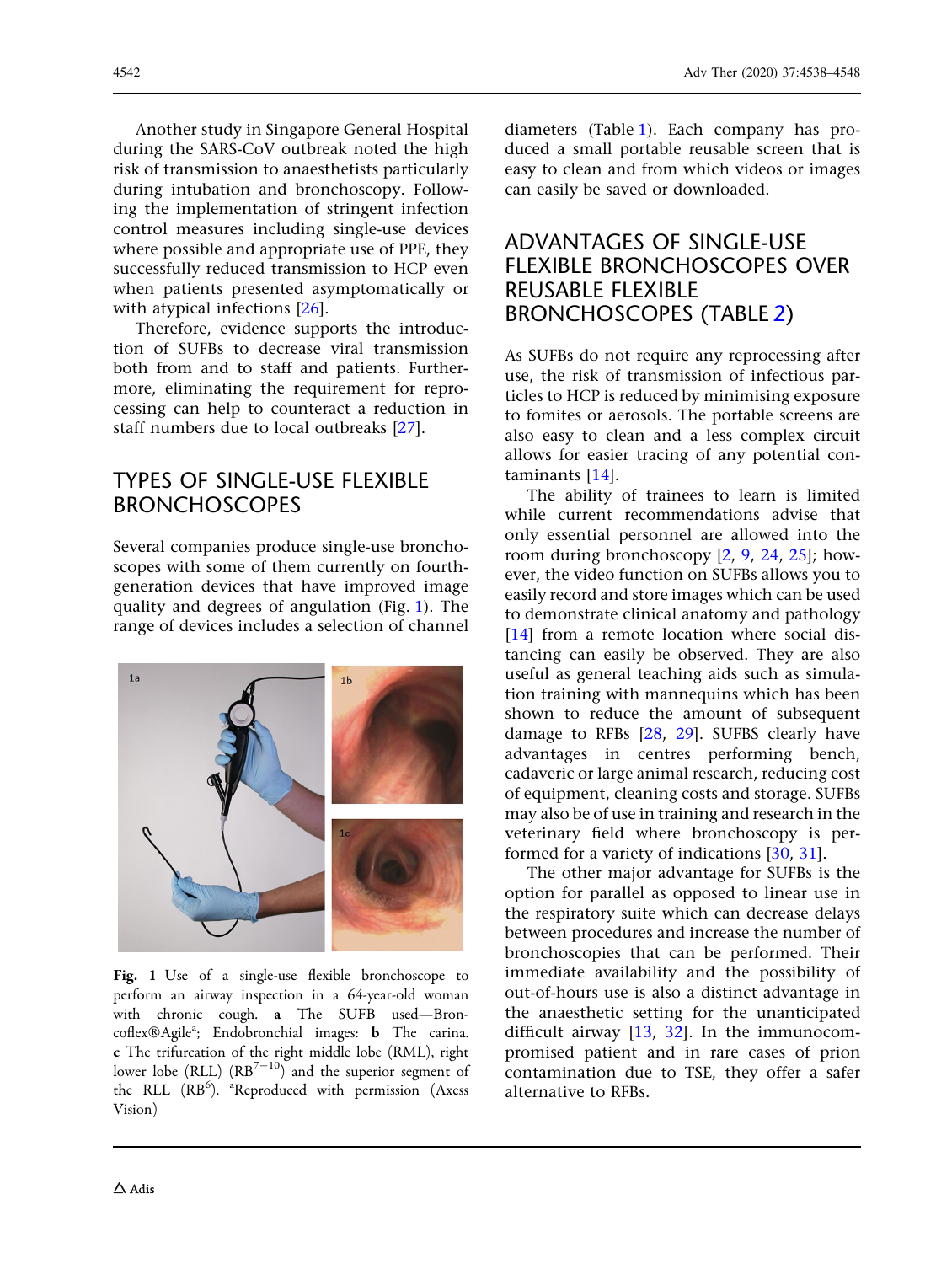| Single-use flexible bronchoscopes    |                               |                                    |                                         |  |
|--------------------------------------|-------------------------------|------------------------------------|-----------------------------------------|--|
| Company                              | Vathin Medical                | <b>Axess Vision</b>                | Ambu                                    |  |
| Type                                 | Videoscope                    | Videoscope                         | Videoscope                              |  |
| Trade name                           | $H$ -Steriscope <sup>TM</sup> | <b>Broncoflex®</b>                 | Ambu $\circledR$ aScope <sup>TM</sup> 4 |  |
| Outer diameter (mm)                  | 2.2, 3.2, 4.9, 5.8, 6.2       | 3.9 (Agile) (Fig. 1), 5.6 (Vortex) | 3.8 (slim), 5.0 (regular), 5.8 (large)  |  |
| Inner diameter (mm)                  | 0, 1.2, 2.2, 2.8, 3.2         | 1.4 (Agile), 2.8 (Vortex)          | 1.2 (slim), 2.2 (regular), 2.8 (large)  |  |
| Working length (mm)                  | 600                           | 605                                | 600                                     |  |
| Tip deflection up/downward 210°/210° |                               | 220°/220° (Agile)                  | $180^{\circ}/180^{\circ}$ (slim)        |  |
|                                      |                               | $200^{\circ}/200^{\circ}$ (Vortex) | $180^{\circ}/180^{\circ}$ (regular)     |  |
|                                      |                               |                                    | $180^{\circ}/160^{\circ}$ (large)       |  |

<span id="page-5-0"></span>Table 1 Characteristics of currently available single-use flexible bronchoscopes

|  |  |  |  |  |  | Table 2 Clinical scenarios where single-use flexible bronchoscopes have advantages |  |  |
|--|--|--|--|--|--|------------------------------------------------------------------------------------|--|--|
|--|--|--|--|--|--|------------------------------------------------------------------------------------|--|--|

| Advantages of single-use flexible bronchoscopes          |                                                                         |                                                                          |                                          |  |  |
|----------------------------------------------------------|-------------------------------------------------------------------------|--------------------------------------------------------------------------|------------------------------------------|--|--|
| Ease of mobility                                         | Practicality                                                            | Specific scenarios where reduced<br>risk of cross infection is critical* | Other<br>applications                    |  |  |
| Bronchoscopy in ICU                                      | Out of hours bronchoscopy                                               | Immunocompromised patient                                                | Bronchoscopy<br>training                 |  |  |
| Bronchoscopy in<br>emergency department/<br>ward         | End of day list—staff are not<br>required to stay and clean scopes      | Prion disease                                                            | Veterinary<br>procedures                 |  |  |
| Emergency bronchoscopy<br>outside healthcare<br>facility | Weekend bronchoscopy where staff<br>are not available to clean scopes   |                                                                          | Large animal or<br>cadaveric<br>research |  |  |
|                                                          | Bronchoscope available for airway<br>inspection with EBUS<br>procedures |                                                                          |                                          |  |  |

\*Risk of cross-infection is hypothesised higher in reusable flexible bronchoscopy than single-use bronchoscopy; however, these are scenarios with significant advantages for single-use bronchoscopes EBUS endobronchial ultrasound

## EVIDENCE OF EFFICACY OF SINGLE-USE FLEXIBLE BRONCHOSCOPES

SUFBs have been shown to be acceptable compared to RFBs in an anaesthetic setting [[12](#page-9-0), [13\]](#page-9-0) and for performing bronchoalveolar lavage (BAL) in healthy volunteers for research purposes [[33](#page-10-0)] (Table [3](#page-6-0)), though some users comment that image technology and handling is not yet equivalent to RFBs [\[34\]](#page-10-0).

The studies of the efficacy of SUFBs to date have compared them to RFBs in an anaesthetic setting only, with no studies analysing their efficacy in a clinical pulmonology setting. In anaesthetics where bronchoscopes are often used in emergency situations such as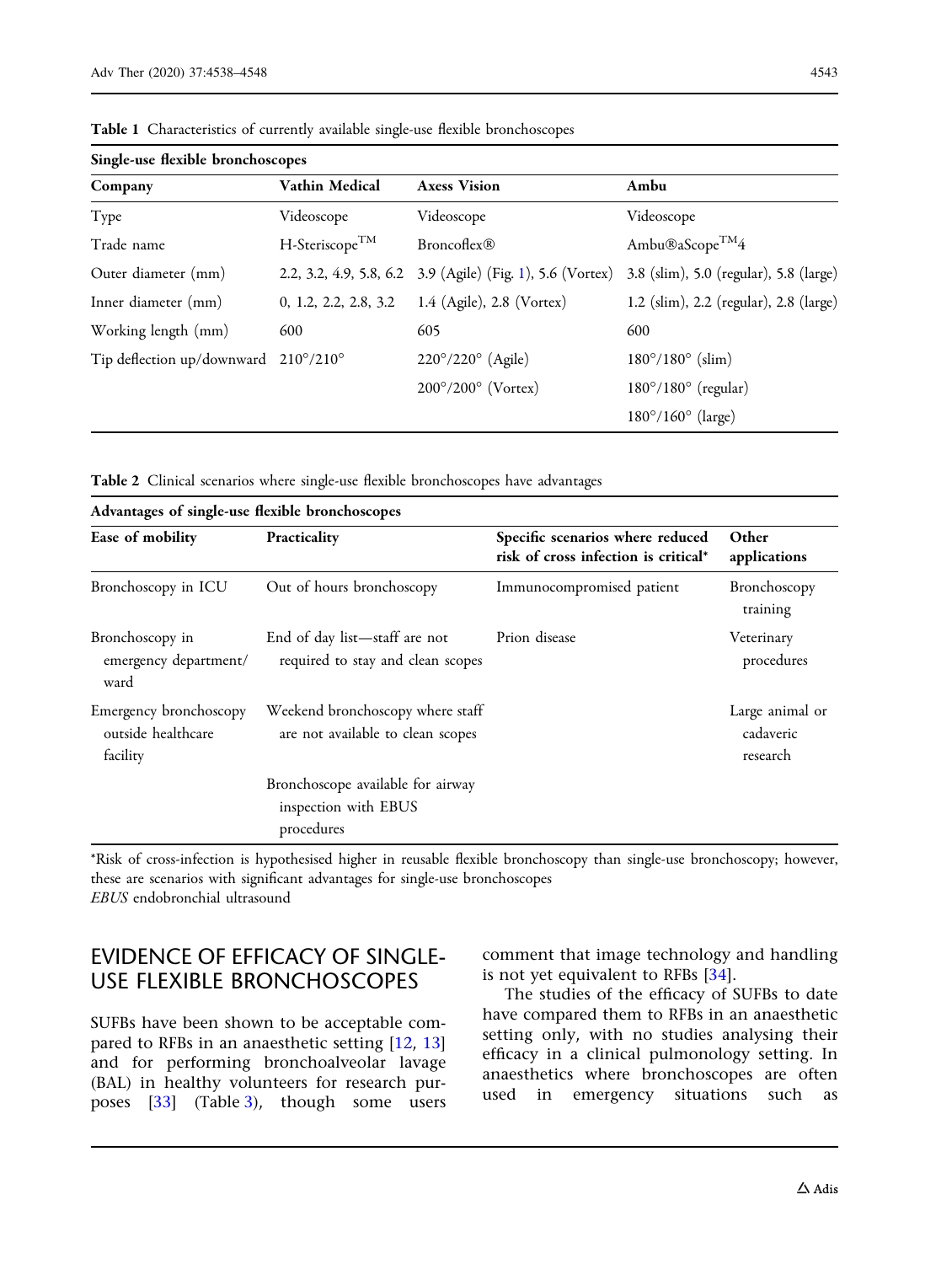| <b>Setting</b>     | <b>Elective surgery</b>                                                                 | <b>ENT</b> surgery                                                                                                                                            | Sample collection for research                                                                  |
|--------------------|-----------------------------------------------------------------------------------------|---------------------------------------------------------------------------------------------------------------------------------------------------------------|-------------------------------------------------------------------------------------------------|
| Comparison         | Ambu®aScope <sup>TM</sup> 2 vs<br>Karl Storz<br>fibrescope                              | Ambu®aScope vs conventional videoscope                                                                                                                        | Ambu®aScope vs conventional<br>scope                                                            |
| Intervention       | Orotracheal<br>intubation in<br>anaesthetised<br>patients                               | Tracheal intubation in awake patients                                                                                                                         | BAL collection for research<br>purposes in healthy volunteers                                   |
| Nature of<br>study | 60 patients<br>randomised to<br>either group<br>Operators familiar<br>with both devices | Pilot study in 20 anaesthetised patients with<br>normal airways<br>Random assignment to either group of 40<br>awake patients with predicted difficult airways | SUFB used for RML BAL in 10<br>volunteers vs BAL with<br>conventional scope in 50<br>volunteers |
| Outcome            | No difference in GRS<br>between devices                                                 | Clinically acceptable-two instances of blurred Greater sample volumes in SUFB<br>image after lidocaine injection-new SUFBs<br>deployed                        | group<br>No difference in cell yield or                                                         |

<span id="page-6-0"></span>Table 3 Evidence of efficacy of single-use flexible bronchoscopes

GRS Global Rating Scale (a validated score for benchmarking operators who perform clinical bronchoscopy), BAL bronchoalveolar lavage, RML right middle lobe

Reference [\[12\]](#page-9-0) [[13](#page-9-0)] [\[33\]](#page-10-0)

management of the unanticipated difficult airway [\[32\]](#page-10-0), it is essential that they are fit for purpose.

The demonstration that SUFBs are adequate in performing BAL for research [\[33\]](#page-10-0) suggests that they are also likely to be acceptable for diagnostic purposes in a clinical respiratory setting. An increased yield with BAL using SUFBs [[33](#page-10-0)] has the potential to reduce postprocedural side effects and, if this finding is reproducible, could make them the preferred choice over RFBs.

#### COST OF SINGLE-USE FLEXIBLE **BRONCHOSCOPES**

During the COVID-19 pandemic the cost of healthcare services and management of resources will ultimately affect patient outcomes. One might anticipate that SUFBs will be more

expensive than RFBs; however, in addition to the initial cost of the RFB, a significant amount of resources are required for the appropriate training of personnel, provision of designated cleaning areas, PPE, maintenance of the AER as well as supply of disinfectants, enzyme reagents and detergents [[1\]](#page-9-0). The limited number of studies in this area (none conducted solely in a bronchoscopy unit) have demonstrated that SUFBs can be as cost-effective as RFBs in a variety of situations (Table [4](#page-7-0)).

viability

Local factors such as initial purchase price, service agreements and reprocessing protocols influence the cost-effectiveness of RFBs—repair costs can vary significantly between different hospitals which will alter the cost per use [\[15,](#page-9-0) [16\]](#page-9-0). Additionally, different procedures require higher maintenance or are associated with greater damage to bronchoscopes e.g. more write-offs when performing percutaneous tracheostomy compared to BAL  $[35]$  $[35]$  $[35]$ . There is a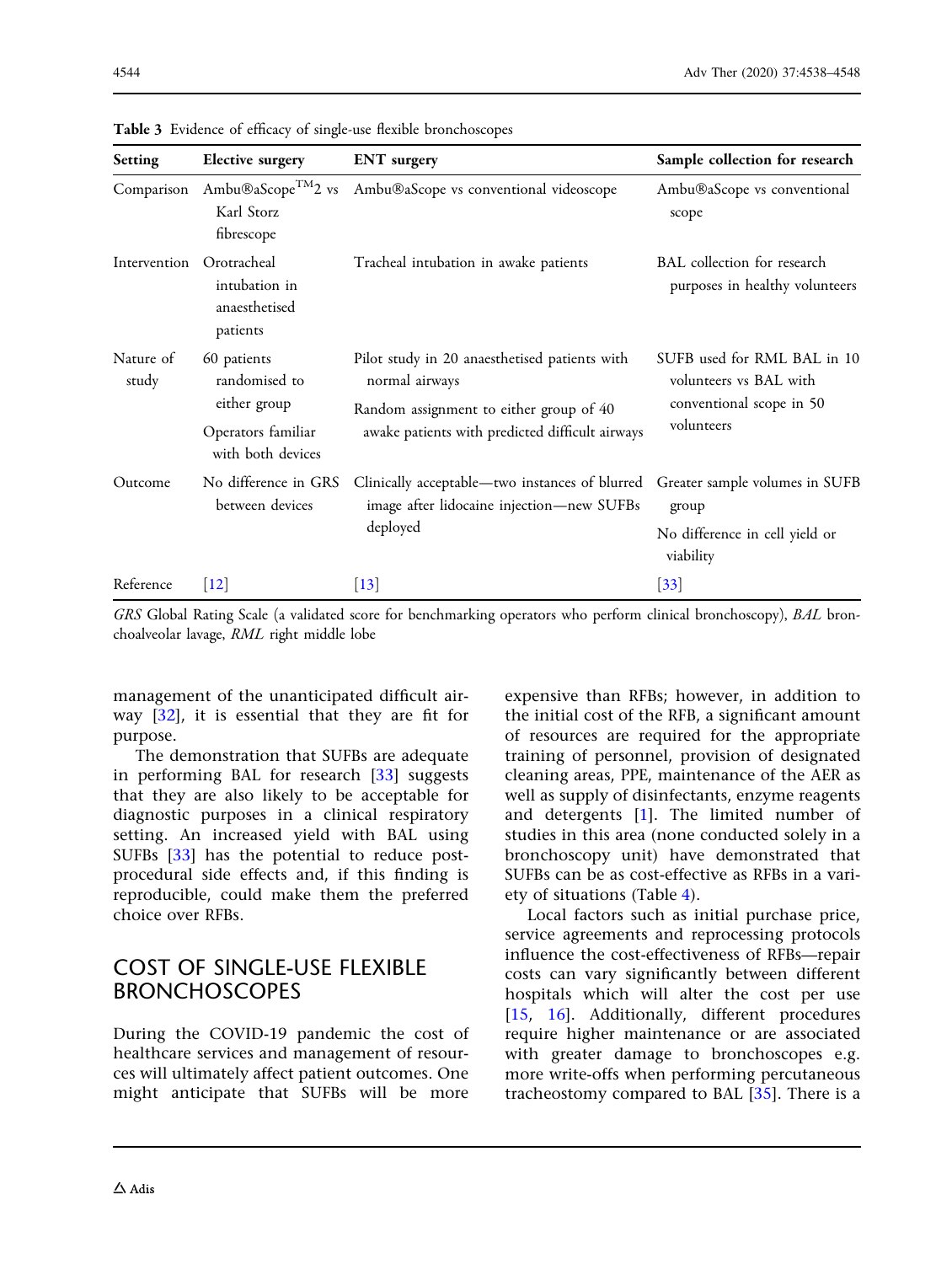| <b>Setting</b>     | Fibre optic intubation<br>in the operating theatre<br>& emergency<br>department                                                        | Tracheal intubation &<br>double-lumen tube<br>position verification peri-<br>operatively                                                                                                                   | <b>BAL</b> & percutaneous<br>tracheostomy in the<br>ICU of a university<br>hospital                                                                                                                                                            | Reprocessing of an RFB<br>vs SUFB use in a<br>university hospital                                                                                                                                                                                        |
|--------------------|----------------------------------------------------------------------------------------------------------------------------------------|------------------------------------------------------------------------------------------------------------------------------------------------------------------------------------------------------------|------------------------------------------------------------------------------------------------------------------------------------------------------------------------------------------------------------------------------------------------|----------------------------------------------------------------------------------------------------------------------------------------------------------------------------------------------------------------------------------------------------------|
| Nature of<br>study | Retrospective study of<br>cost of RFBs (with<br>eyepieces) for fibre-<br>optic intubations with<br>comparison to SUFB<br>costs         | Micro-costing analysis for<br>RFBs with comparison<br>to SUFB costs                                                                                                                                        | Compare cost of RFBs<br>& SUFBs in BAL &<br>percutaneous<br>tracheostomy                                                                                                                                                                       | Comparison of the<br>environmental impact of<br>Ambu®Scope <sup>TM</sup> 4 to<br>that of RFB                                                                                                                                                             |
| Detail             | Allowed for initial<br>outlay, storage &<br>cleaning (sterilisation)<br>costs<br>Delays between<br>procedures decreased<br><b>RFBs</b> | Incorporated cost of<br>treating a 2.8% infection<br>risk Assumed no<br>infection risk with<br>SUFBs as no reports of<br>same to date<br>the cost-effectiveness of High ratio of repairs per<br>use (18:1) | Decontamination<br>procedures done<br>manually (no AER)<br>Included cost of RFB<br>purchase, tax write-<br>off, insurance policy,<br>repairs &<br>decontamination<br>Vs cost of purchase,<br>decontamination &<br>waste management<br>of SUFBs | Simplified life cycle<br>assessment with<br>comparison of $CO2$ -<br>equivalent emissions &<br>resource consumption<br>consumables to produce<br>the RFB & cost of screen<br>for SUFB not<br>incorporated<br>Incineration as disposal<br>method for SUFB |
|                    | Conclusion At a procedure frequency<br>of up to 200 fibre-optic<br>intubations a year, it<br>was more useful to use<br><b>SUFBs</b>    | SUFBs more cost-effective<br>owing to elimination of<br>infection risk                                                                                                                                     | Cost of RFBs varied<br>greatly depending<br>on procedure<br>performed &<br>number of<br>interventions per<br>year<br>Cost of SUFB is<br>comparable to cost<br>of RFB                                                                           | Nil conclusion could be<br>drawn about which had<br>the greatest<br>environmental impact<br>Amount of PPE changes<br>during reprocessing could<br>sway the balance of<br>impact                                                                          |
| Reference          | $[15]$                                                                                                                                 | [16]                                                                                                                                                                                                       | $[35]$                                                                                                                                                                                                                                         | $[37]$                                                                                                                                                                                                                                                   |

<span id="page-7-0"></span>Table 4 Cost-effectiveness of single-use flexible bronchoscopes

procedure number at which RFBs become more cost-effective than SUFBs [\[15,](#page-9-0) [35](#page-10-0)] with mathematical modelling tools available to assess the cost-effective number of RFBs or SUFBs that should be purchased whilst allowing for locally variable factors. When device demand is incorporated into these algorithms, there is a

suggestion that units performing a smaller number of interventions could manage solely with SUFBs whilst RFBs become more economical with increased demand [[36\]](#page-10-0) and it is likely to be cost-effective to have a subset of SUFBs available for emergency use [\[16,](#page-9-0) [36](#page-10-0)]. To date, no studies have been published looking at the cost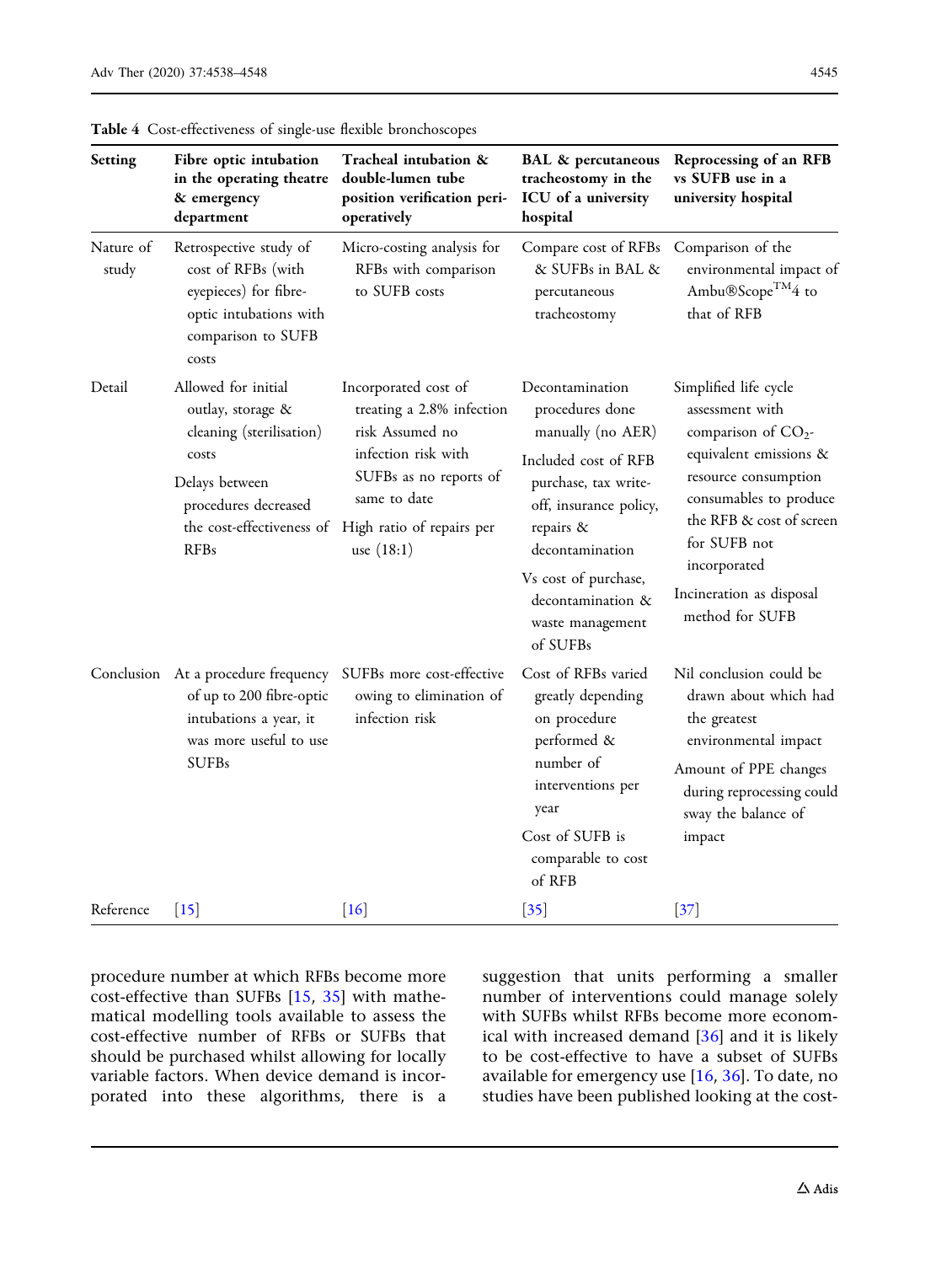effectiveness of SUFBs in a respiratory setting, and the costs associated with RFB maintenance and repair in an anaesthesia department may not be comparable.

Prior to the recommendation to introduce SUFBs into bronchoscopy units, it would be important to optimise the current costs associated with maintenance and repairs of RFBs. It has been shown that as much as 50.9% of the cost of bronchoscope repair can be attributed to preventable damage e.g. unsheathing a biopsy needle within a working channel [\[38\]](#page-10-0), and the introduction of educational programmes which focus on the cost of RFB repairs as well as emphasising safety regulations and procedure could drop the repair cost as much as 84% per procedure [\[28\]](#page-10-0). Quality improvement campaigns are similarly useful in reducing the incidence of scope damage and decreasing episodes of RFB unavailability [\[29\]](#page-10-0). Purchasing an insurance policy for an RFB is another way of reducing the cost of repairs [[35](#page-10-0)].

In developing countries, adherence to bronchoscopy guidelines may impose prohibitively expensive costs on the development of highquality flexible bronchoscopy units e.g. because of the recommendation for AERs to reprocess RFBs [[39](#page-10-0)]. Depending on the anticipated number of procedures SUFBs may be a solution to this problem.

## **CONCLUSION**

During the COVID-19 pandemic, SUFBs have the potential to create a safer working environment in situations where AGPs such as bronchoscopy or intubation are unavoidable. Prior to introduction of SUFBs under normal circumstances, it would be necessary to assess their use and cost-effectiveness in a respiratory setting. In the interim, there are many strategies that can be employed to improve the cost-effectiveness of RFBs. It is likely that in the future, mathematical modelling tools will be used to guide procurement decisions for single-use and reusable bronchoscopes depending on local maintenance agreements, the number of procedures performed and SUFBs would be purchased to make up the capacity shortage until the demand reaches a level that makes further purchase of reusable devices more cost-effective.

#### ACKNOWLEDGEMENTS

Funding. No funding or sponsorship was received for this study or publication of this article. The Rapid Service Fee was funded by the authors.

Authorship. All named authors meet the International Committee of Medical Journal Editors (ICMJE) criteria for authorship for this article, take responsibility for the integrity of the work as a whole, and have given their approval for this version to be published.

Disclosures. Sarah P Barron and Marcus P Kennedy have nothing to disclose.

Compliance with Ethics Guidelines. This article is based on previously conducted studies and does not contain any studies with human participants or animals performed by any of the authors.

Data Availability. Data sharing is not applicable to this article as no datasets were generated or analysed during the current study.

Open Access. This article is licensed under a Creative Commons Attribution-Non-Commercial 4.0 International License, which permits any non-commercial use, sharing, adaptation, distribution and reproduction in any medium or format, as long as you give appropriate credit to the original author(s) and the source, provide a link to the Creative Commons licence, and indicate if changes were made. The images or other third party material in this article are included in the article's Creative Commons licence, unless indicated otherwise in a credit line to the material. If material is not included in the article's Creative Commons licence and your intended use is not permitted by statutory regulation or exceeds the permitted use, you will need to obtain permission directly from the copyright holder. To view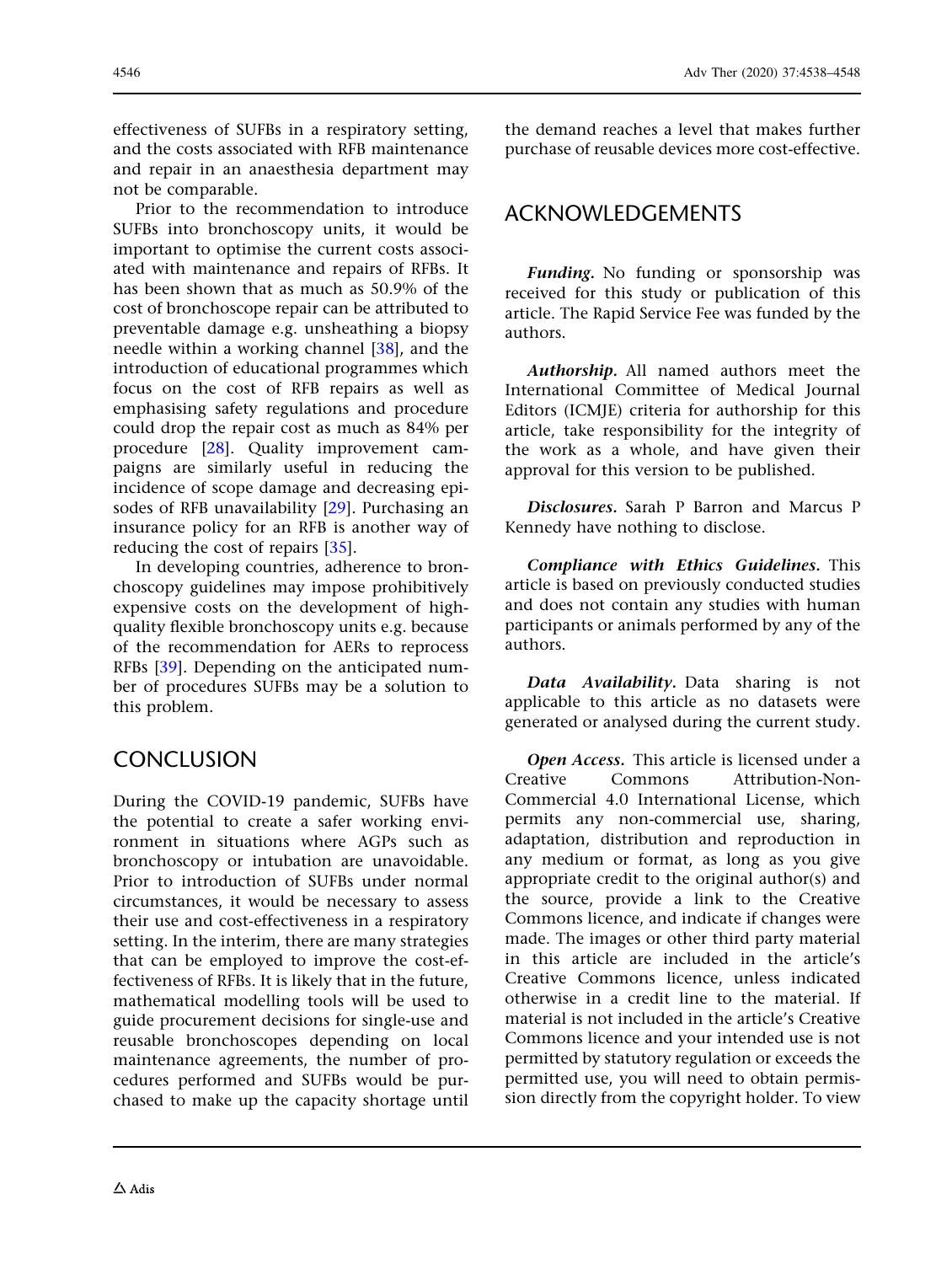<span id="page-9-0"></span>a copy of this licence, visit [http://](http://creativecommons.org/licenses/by-nc/4.0/) [creativecommons.org/licenses/by-nc/4.0/.](http://creativecommons.org/licenses/by-nc/4.0/)

#### REFERENCES

- 1. Kovaleva J, Peters F, van der Mei HC, Degener JE. Transmission of infection by flexible gastrointestinal endoscopy and bronchoscopy. Clin Microbiol Rev. 2013;26(2):231–54.
- 2. Ferioli M, Cisternino C, Leo V, Pisani L, Palange P, Nava S. Protecting healthcare workers from SARS-CoV-2 infection: practical indications. Eur Respir Rev. 2020;29(155):2000068. [https://doi.org/10.](https://doi.org/10.1183/16000617.0068-2020) [1183/16000617.0068-2020](https://doi.org/10.1183/16000617.0068-2020)
- 3. Lentz RJ, Colt H. Summarizing societal guidelines regarding bronchoscopy during the COVID-19 pandemic. Respirology. 2020;25(6): 574–77. <https://doi.org/10.1111/resp.13824>
- 4. Mehta AC, Prakash UBS, Garland R, et al. American College of Chest Physicians and American Association for Bronchoscopy consensus statement: prevention of flexible bronchoscopy-associated infection. Chest. 2005;128(3):1742–55.
- 5. Ofstead CL, Quick MR, Wetzler HP, et al. Effectiveness of reprocessing for flexible bronchoscopes and endobronchial ultrasound bronchoscopes. Chest. 2018;154(5):1024–34.
- 6. Tran K, Cimon K, Severn M, Pessoa-Silva CL, Conly J. Aerosol generating procedures and risk of transmission of acute respiratory infections to healthcare workers: a systematic review. PLoS One. 2012;7(4): e35797.
- 7. Lancet. COVID-19: protecting health-care workers. Lancet. 2020;395(10228):922. [https://doi.org/10.](https://doi.org/10.1016/S0140-6736(20)30644-9) [1016/S0140-6736\(20\)30644-9](https://doi.org/10.1016/S0140-6736(20)30644-9)
- 8. Burrer SL, de Perio MA, Hughes MM, et al. Characteristics of health care personnel with COVID-19— United States, February 12-April 9, 2020. Morbidity Mortality Wkly Rep. 2020:477–81. [https://doi.org/](https://doi.org/10.15585/mmwr.mm6915e6) [10.15585/mmwr.mm6915e6](https://doi.org/10.15585/mmwr.mm6915e6)
- 9. Baldwin D, Lim W, Rintoul R, et al. Bronchoscopy services during the COVID-19 pandemic. Br Thorac Soc. [https://www.brit-thoracic.org.uk/document](https://www.brit-thoracic.org.uk/document-library/quality-improvement/covid-19/bronchoscopy-services-during-the-covid-pandemic/)[library/quality-improvement/covid-19/](https://www.brit-thoracic.org.uk/document-library/quality-improvement/covid-19/bronchoscopy-services-during-the-covid-pandemic/) [bronchoscopy-services-during-the-covid](https://www.brit-thoracic.org.uk/document-library/quality-improvement/covid-19/bronchoscopy-services-during-the-covid-pandemic/)[pandemic/](https://www.brit-thoracic.org.uk/document-library/quality-improvement/covid-19/bronchoscopy-services-during-the-covid-pandemic/)
- 10. Irish Thoracic Society. Irish Thoracic Society statement on bronchoscopy and SARS COVID-19. Statement. Ir Thorac Soc. [https://](https://irishthoracicsociety.com/wp-content/uploads/2020/03/ITS-Bronchoscopy-STatement-24.03-Final.pdf)

[irishthoracicsociety.com/wp-content/uploads/](https://irishthoracicsociety.com/wp-content/uploads/2020/03/ITS-Bronchoscopy-STatement-24.03-Final.pdf) [2020/03/ITS-Bronchoscopy-STatement-24.03-Final.](https://irishthoracicsociety.com/wp-content/uploads/2020/03/ITS-Bronchoscopy-STatement-24.03-Final.pdf) [pdf](https://irishthoracicsociety.com/wp-content/uploads/2020/03/ITS-Bronchoscopy-STatement-24.03-Final.pdf)

- 11. Wahidi MM, Lamb C, Murgu S. American Association for Bronchology and Interventional Pulmonology (AABIP) statement on the use of bronchoscopy and respiratory specimen collection in patients with suspected or confirmed COVID-19 infection. J Bronchol Interv Pulmonol. 2020. [https://www.ncbi.nlm.nih.gov/pmc/articles/](https://www.ncbi.nlm.nih.gov/pmc/articles/PMC7141581/) [PMC7141581/](https://www.ncbi.nlm.nih.gov/pmc/articles/PMC7141581/)
- 12. Chan JK, Ng I, Ang JP, et al. Randomised controlled trial comparing the Ambu<sup>®</sup> aScope<sup>TM</sup>2 with a conventional fibreoptic bronchoscope in orotracheal intubation of anaesthetised adult patients. Anaesth Intensive Care. 2015;43(4):479–84.
- 13. Kristensen MS, Fredensborg BB. The disposable Ambu aScope vs. a conventional flexible videoscope for awake intubation—a randomised study. Acta Anaesthesiol Scand. 2013;57:888–95.
- 14. Châteauvieux C, Farah L, Guérot E, et al. Single-use flexible bronchoscopes compared with reusable bronchoscopes: positive organizational impact but a costly solution. J Eval Clin Pract. 2018;9(24): 528–35.
- 15. McCahon RA, Whynes DK. Cost comparison of reusable and single-use fibrescopes in a large English teaching hospital. Anaesthesia. 2015;70(6): 699–706.
- 16. Mouritsen JM, Ehlers L, Kovaleva J, Ahmad I, El-Boghdadly K. A systematic review and cost effectiveness analysis of reusable vs. single-use flexible bronchoscopes. Anaesthesia. 2020;75(4):529–40.
- 17. Du Rand IA, Blaikley J, Booton R, et al. British Thoracic Society guideline for diagnostic flexible bronchoscopy in adults. Thorax. 2013;16(68): i1–i44.
- 18. HSE National Decontamination of Reusable Invasive Medical Devices Advisory Group. Health Service Executive Standards and recommended practices for endoscope reprocessing units. Health Technical Memorandum. Nenagh, Co. Tipperary, Ireland: HSE, National Quality and Patient Safety Directorate; 2012. Report No.: QPSD-D-005-2.2.
- 19. NHS. Management and decontamination of flexible endoscopes. Health Technical Memorandum. National Health Service; 2013 March 20. Report No.: HTM01-06.
- 20. Spongiform Encephalopathy Advisory Committee. Transmissible spongiform encephalopathy agents: safe working and the prevention of infection. 1998.